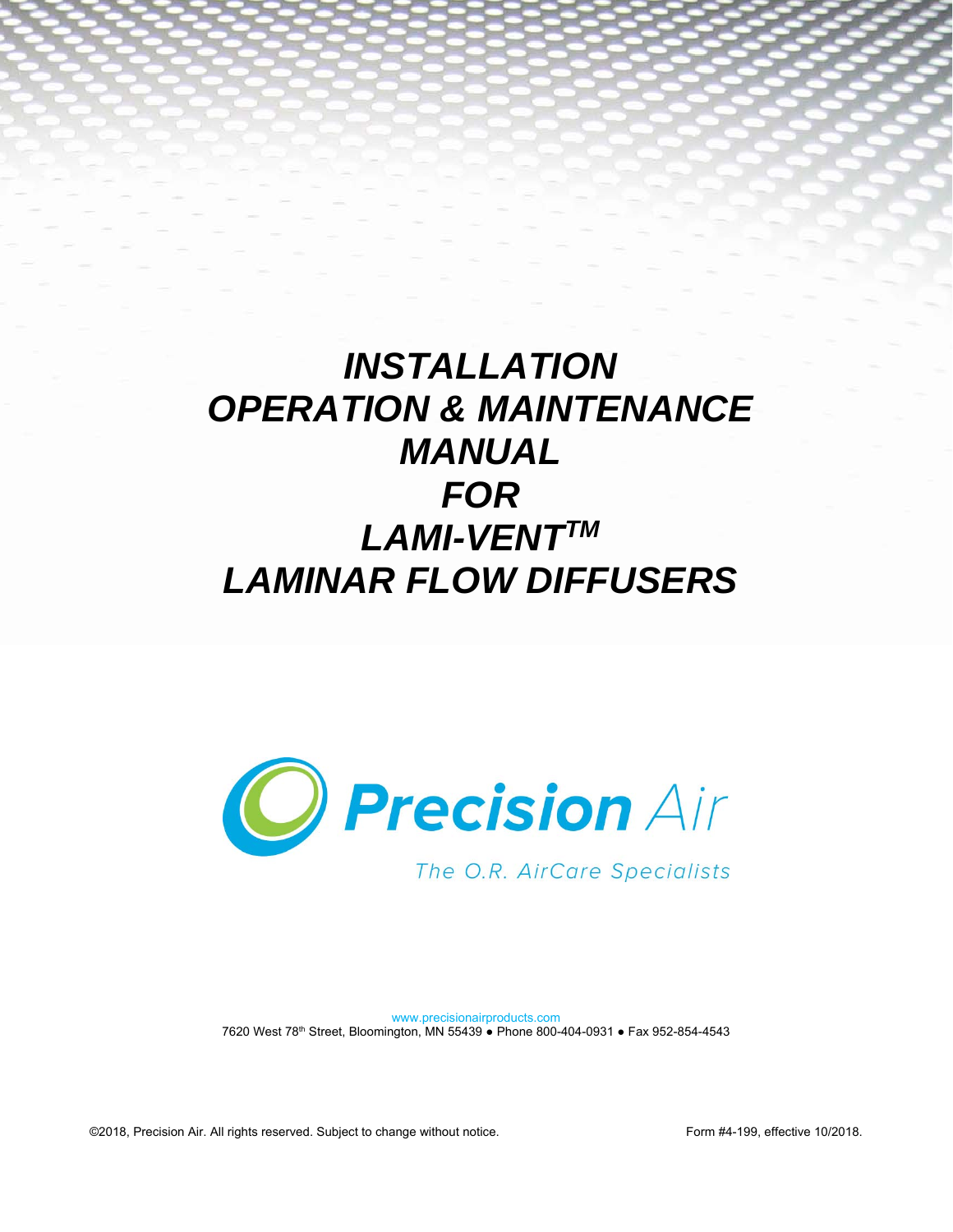

Laminar Flow Diffuser

# INSTALLATION, OPERATION & MAINTENANCE

# *STEP 1: INSTALL SUPPLY DUCTWORK PRIOR TO ERECTING CEILING.*

# *STEP 2:*

#### **Diffuser Installation**

- 1. Install plaster frame into ceiling opening per *framing installation instructions.*
- 2. Insert diffuser and lower onto gasketed opening. **NOTE:** If additional support is required, diffuser mounted hanging tabs may be utilized.
- 3. Connect the supply ductwork to the top inlet collar. **NOTE:** It is imperative that the connection be fully sealed to avoid leaks in the interstitial space.
- 4. Position the diffuser in the frame with an even reveal to ensure proper gasket coverage and a consistent room-side appearance.

**NOTE:** The photos below depict PAP framing. Other framing may result in a different reveal.



**Conformance NON-Conformance**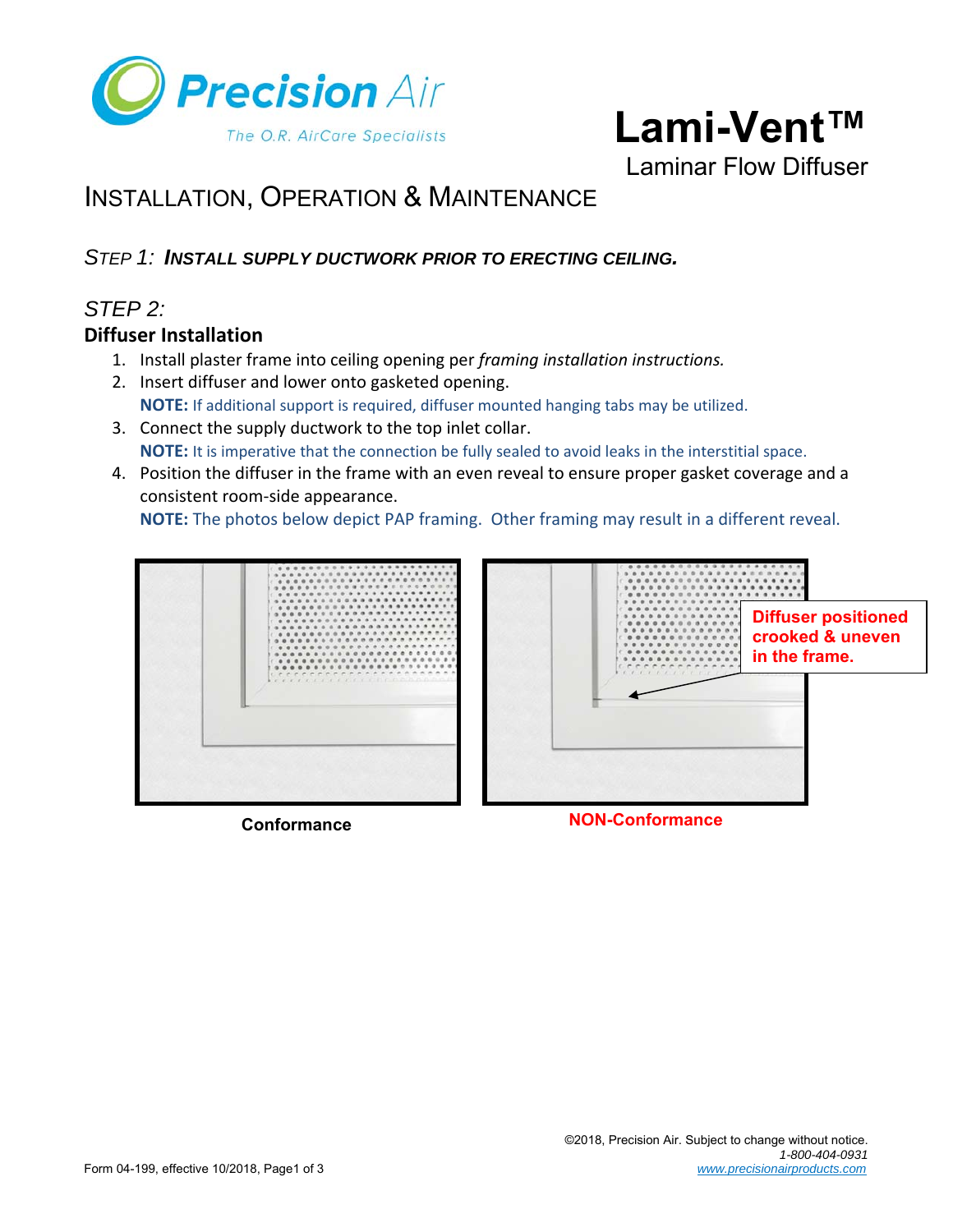# *STEP 3: CONNECT SUPPLY DUCTWORK TO TOP INLET COLLAR*

Connect supply ductwork to top inlet collar as required by project specifications if connection has not been made prior to suspending the diffuser from above. Place the diffuser into ceiling framing after inlet connection has been installed.

# *STEP 4: PREPARATION FOR BALANCING*

*a.* Drop the perforated faceplates on diffusers by loosening all quarter-turn fasteners located on the perimeter of faceplate by turning fastener counterclockwise with slot screwdriver. Carefully disconnect the single safety cable and allow the faceplate to hang freely by two of the safety cables on the opposite side.

*Note: Each diffuser has at least three safety cables that connect the faceplate to the plenum to prevent accidental dropping, two cables on one side and one on the opposite side. Simply disconnect the single cable and then re-hook after the filter is installed.* 

- b. Confirm that air-handling system has been blown down in order to eliminate dirt and debris that may have accumulated in the ductwork during the construction process. If this has not yet been completed, run the air handler on high for several minutes.
- c. Clean and dry the inside of each diffuser and both sides of perforated faceplate with a towel and a non-abrasive cleaner.
- d. Inspect that the entire framing system is gasketed to assure an airtight interface between the framing and diffuser (and any blank-off/fill-in panels or fluorescent light fixtures also installed in the framing system).

### *STEP 5: BALANCING*

The Lami-Vent's self-contained module design allows for adjustment of airflow from the room side of the diffuser. Please follow the outlined procedure below for proper balancing of an entire system of diffusers. If specific air volumes for diffusers are indicated on mechanical drawings for the room, balance diffusers to specified air volumes.

- a. Prior to any adjustment, check each individual diffuser for total CFM output with a flow hood. The diffuser's internal volume adjustment valve is meant for fine-tuning only. If rough balancing is required, please adjust by the valve located within the supply ductwork before attempting to adjust the internal balancing valve, otherwise noise problems could result from restricting the inlet and increasing air velocity.
- b. The single metering damper (cone valve) located below the inlet collar can be adjusted from the room side of the diffuser with an 8-10" straight blade screwdriver by simply dropping the faceplate and accessing the adjustment screw through a hole in the diffuser's centerplate.